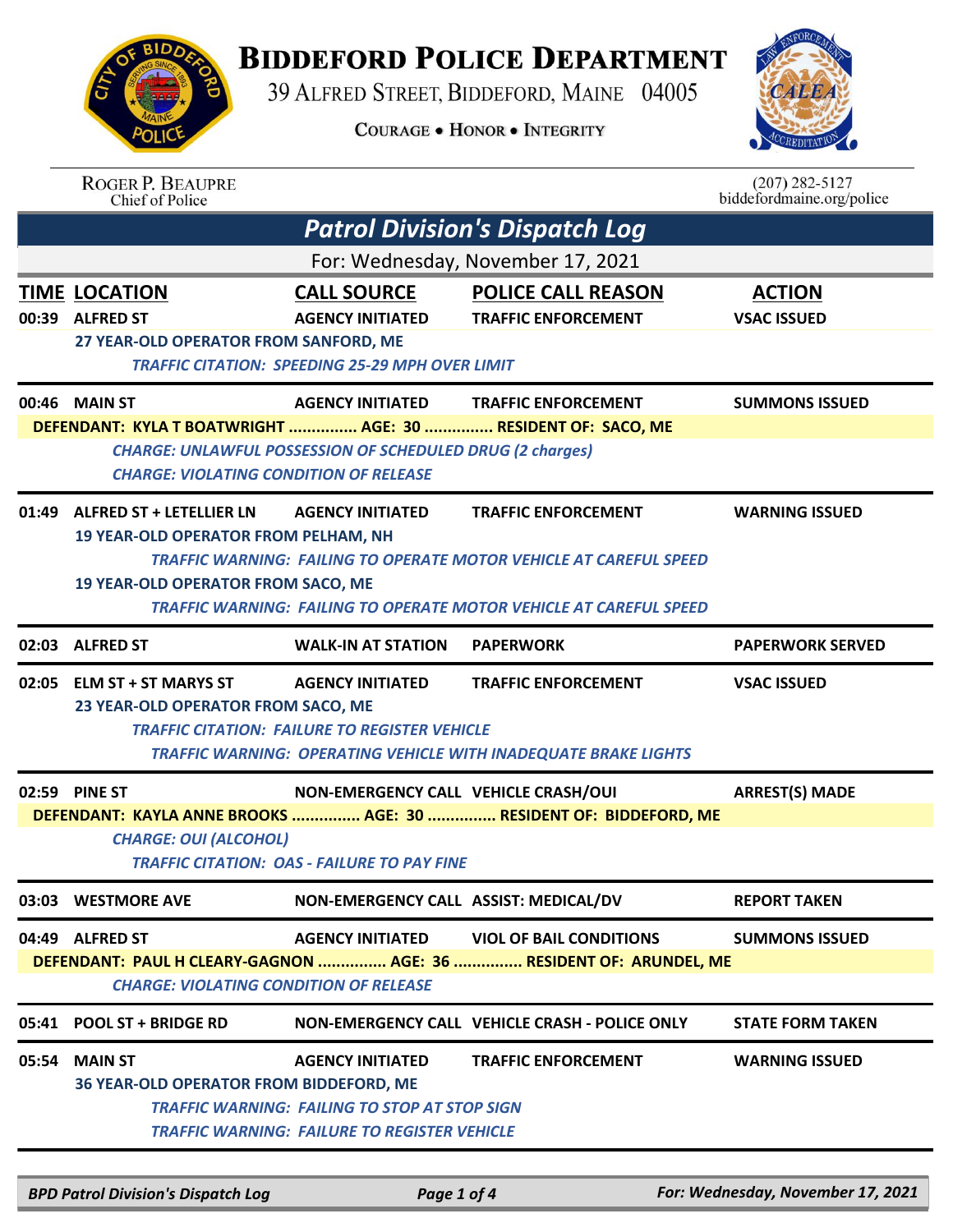| 06:06 | <b>TIME LOCATION</b><br><b>MAY ST + ORCHARD ST</b><br>26 YEAR-OLD OPERATOR FROM WEST PARIS, ME | <b>CALL SOURCE</b><br><b>AGENCY INITIATED</b>                                    | <b>POLICE CALL REASON</b><br><b>TRAFFIC ENFORCEMENT</b> | <b>ACTION</b><br><b>WARNING ISSUED</b> |
|-------|------------------------------------------------------------------------------------------------|----------------------------------------------------------------------------------|---------------------------------------------------------|----------------------------------------|
| 06:15 | <b>MAY ST</b>                                                                                  | <b>TRAFFIC WARNING: SPEEDING 10-14 MPH OVER LIMIT</b><br><b>AGENCY INITIATED</b> | <b>TRAFFIC ENFORCEMENT</b>                              | <b>WARNING ISSUED</b>                  |
|       | 25 YEAR-OLD OPERATOR FROM DOVER, NH                                                            | <b>TRAFFIC WARNING: SPEEDING 10-14 MPH OVER LIMIT</b>                            |                                                         |                                        |
|       | 06:36 CENTER ST                                                                                | NON-EMERGENCY CALL PARKING COMPLAINT                                             |                                                         | <b>SERVICES RENDERED</b>               |
|       | 08:33 ALFRED ST                                                                                | <b>RADIO</b>                                                                     | <b>PAPERWORK</b>                                        | <b>NEGATIVE CONTACT</b>                |
| 08:37 | <b>SOUTH ST</b>                                                                                | <b>AGENCY INITIATED</b>                                                          | <b>ANIMAL COMPLAINT</b>                                 | <b>REFERRED OTHER AGENCY</b>           |
|       | 08:44 POOL ST                                                                                  | <b>AGENCY INITIATED</b>                                                          | <b>PAPERWORK</b>                                        | <b>NEGATIVE CONTACT</b>                |
|       | 08:54 ALFRED ST                                                                                | <b>AGENCY INITIATED</b>                                                          | <b>PAPERWORK</b>                                        | <b>NEGATIVE CONTACT</b>                |
| 09:03 | <b>MAIN ST</b>                                                                                 | <b>AGENCY INITIATED</b>                                                          | <b>COMMUNITY ENGAGEMENT</b>                             | <b>NO VIOLATION</b>                    |
|       | 09:10 WESTMORE AVE                                                                             | <b>E-911 CALL</b>                                                                | ATTEMPTED/THREATENED SUICIDE NEGATIVE CONTACT           |                                        |
| 09:10 | <b>GRAHAM ST + BRACKETT ST</b>                                                                 | <b>WALK-IN AT STATION</b>                                                        | <b>ANIMAL COMPLAINT</b>                                 | <b>WARNING ISSUED</b>                  |
| 09:19 | <b>MILLER AVE</b>                                                                              | NON-EMERGENCY CALL CIVIL COMPLAINT                                               |                                                         | <b>NEGATIVE CONTACT</b>                |
| 09:47 | <b>FRANKLIN ST</b>                                                                             | <b>NON-EMERGENCY CALL CRIMINAL MISCHIEF</b>                                      |                                                         | <b>REPORT TAKEN</b>                    |
|       | 10:12 CHRETIEN RD                                                                              |                                                                                  | <b>NON-EMERGENCY CALL BURGLARY OF A MOTOR VEHICLE</b>   | <b>REPORT TAKEN</b>                    |
|       | 10:20 STATE ST                                                                                 | NON-EMERGENCY CALL ASSAULT                                                       |                                                         | <b>REPORT TAKEN</b>                    |
| 10:28 | <b>BIDDEFORD GATEWAY CTR</b>                                                                   | NON-EMERGENCY CALL ARTICLES LOST/FOUND                                           |                                                         | <b>REMOVED HAZARD</b>                  |
|       | 10:32 ALFRED ST                                                                                | <b>RADIO</b>                                                                     | <b>ARTICLES LOST/FOUND</b>                              | <b>SERVICES RENDERED</b>               |
|       | 10:38 WENTWORTH ST                                                                             | <b>NON-EMERGENCY CALL SUSPICION</b>                                              |                                                         | <b>REPORT TAKEN</b>                    |
|       | 10:48 WENTWORTH ST                                                                             | NON-EMERGENCY CALL ARTICLES LOST/FOUND                                           |                                                         | <b>SERVICES RENDERED</b>               |
|       | 11:08 FOX FARM RD                                                                              | NON-EMERGENCY CALL MESSAGE DELIVERY                                              |                                                         | <b>SERVICES RENDERED</b>               |
|       | 11:13 GREEN ST                                                                                 | <b>E-911 CALL</b>                                                                | <b>SUSPICION</b>                                        | <b>NEGATIVE CONTACT</b>                |
|       | 11:16 ALFRED ST                                                                                | <b>WALK-IN AT STATION</b>                                                        | <b>PAPERWORK</b>                                        | <b>SERVICES RENDERED</b>               |
|       | 11:32 GREENFIELD LN                                                                            | NON-EMERGENCY CALL VIN VERIFICATION                                              |                                                         | <b>SERVICES RENDERED</b>               |
|       | 11:46 ALFRED ST                                                                                | <b>WALK-IN AT STATION</b>                                                        | <b>FRAUD / SCAM</b>                                     | <b>REPORT TAKEN</b>                    |
|       | 12:08 GERTRUDE AVE                                                                             | NON-EMERGENCY CALL HARASSMENT                                                    |                                                         | <b>SERVICES RENDERED</b>               |
|       | 12:25 ALFRED ST                                                                                | <b>E-911 CALL</b>                                                                | <b>DRUNKENNESS</b>                                      | <b>SERVICES RENDERED</b>               |
|       | 12:40 ALFRED ST                                                                                |                                                                                  | NON-EMERGENCY CALL CRIM THREAT / TERRORIZING            | <b>REFERRED OTHER AGENCY</b>           |
|       | 12:41 PARKVIEW CT                                                                              | <b>WALK-IN AT STATION</b>                                                        | <b>HARASSMENT</b>                                       | <b>SERVICES RENDERED</b>               |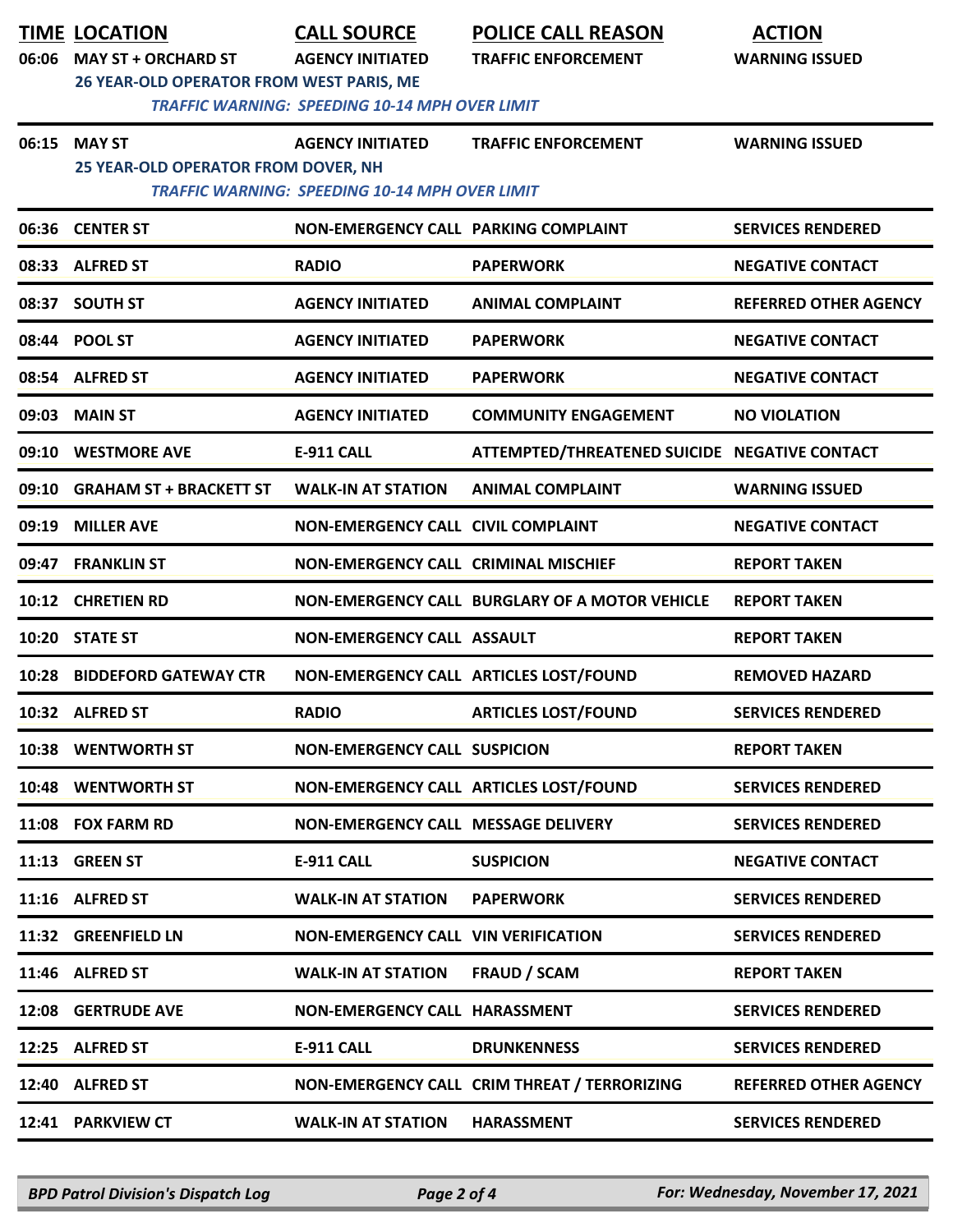|       | <b>TIME LOCATION</b>                                                                   | <b>CALL SOURCE</b>                                                             | <b>POLICE CALL REASON</b>                                                | <b>ACTION</b>            |
|-------|----------------------------------------------------------------------------------------|--------------------------------------------------------------------------------|--------------------------------------------------------------------------|--------------------------|
|       | 13:14 TIGER WAY                                                                        | <b>AGENCY INITIATED</b>                                                        | <b>PAPERWORK</b>                                                         | <b>SUMMONS ISSUED</b>    |
|       | DEFENDANT: JUVENILE - B  AGE: 13  RESIDENT OF: BIDDEFORD, ME<br><b>CHARGE: ASSAULT</b> |                                                                                |                                                                          |                          |
|       |                                                                                        |                                                                                |                                                                          |                          |
|       | 13:20 CUTTS ST                                                                         | <b>OTHER</b>                                                                   | <b>PAPERWORK</b>                                                         | <b>SERVICES RENDERED</b> |
|       | 14:07 BIRCH ST                                                                         | <b>RADIO</b>                                                                   | <b>COMMUNITY ENGAGEMENT</b>                                              | <b>SERVICES RENDERED</b> |
|       | 14:16 MAIN ST + ALFRED ST                                                              | <b>OTHER</b>                                                                   | <b>SUSPICION</b>                                                         | <b>SERVICES RENDERED</b> |
|       | 14:19 WEST COLE RD                                                                     |                                                                                | NON-EMERGENCY CALL CRIM THREAT / TERRORIZING                             | <b>REPORT TAKEN</b>      |
| 15:00 | <b>MAIN ST</b>                                                                         | <b>AGENCY INITIATED</b>                                                        | <b>OUT FOR FOLLOW UP</b>                                                 | <b>SERVICES RENDERED</b> |
|       | 15:09 ALFRED ST                                                                        | <b>WALK-IN AT STATION</b>                                                      | <b>CIVIL COMPLAINT</b>                                                   | <b>CIVIL COMPLAINT</b>   |
|       | 15:15 SOUTH ST                                                                         | <b>NON-EMERGENCY CALL HARASSMENT</b>                                           |                                                                          | <b>SERVICES RENDERED</b> |
|       | 15:26 MAIN ST                                                                          | <b>WALK-IN AT STATION</b>                                                      | <b>CRIM THREAT / TERRORIZING</b>                                         | <b>REPORT TAKEN</b>      |
|       | 16:01 ELM ST                                                                           | <b>NON-EMERGENCY CALL SUSPICION</b>                                            |                                                                          | <b>SERVICES RENDERED</b> |
|       | 16:16 MAPLEWOOD AVE                                                                    | <b>NON-EMERGENCY CALL JUVENILE OFFENSES</b>                                    |                                                                          | <b>REPORT TAKEN</b>      |
|       | 16:30 PIKE ST                                                                          | NON-EMERGENCY CALL PARKING COMPLAINT                                           |                                                                          | <b>SERVICES RENDERED</b> |
|       | 17:04 GREEN ST                                                                         | <b>NON-EMERGENCY CALL THEFT</b>                                                |                                                                          | <b>REPORT TAKEN</b>      |
|       | 17:11 MAIN ST                                                                          | <b>WALK-IN AT STATION</b>                                                      | <b>VEHICLE CRASH - POLICE ONLY</b>                                       | <b>REPORT TAKEN</b>      |
|       | 17:57 ELM ST                                                                           | <b>NON-EMERGENCY CALL CHECK WELFARE</b>                                        |                                                                          | <b>WARNING ISSUED</b>    |
|       | 18:04 CENTER ST                                                                        | <b>NON-EMERGENCY CALL CIVIL COMPLAINT</b>                                      |                                                                          | <b>SERVICES RENDERED</b> |
|       | 18:35 ELM ST                                                                           | <b>NON-EMERGENCY CALL BOLO</b>                                                 |                                                                          | <b>NEGATIVE CONTACT</b>  |
|       | 18:41 FOSS ST<br>33 YEAR-OLD OPERATOR FROM BIDDEFORD, ME                               | <b>AGENCY INITIATED</b><br><b>TRAFFIC WARNING: FAILURE TO REGISTER VEHICLE</b> | <b>SUSPICION</b>                                                         | <b>SERVICES RENDERED</b> |
| 19:20 | <b>JEFFERSON ST</b>                                                                    | <b>E-911 CALL</b>                                                              | <b>SUSPICION</b>                                                         | <b>REPORT TAKEN</b>      |
|       | 19:54 ELM ST                                                                           | <b>AGENCY INITIATED</b>                                                        | <b>COMMUNITY ENGAGEMENT</b>                                              | <b>SERVICES RENDERED</b> |
| 20:03 | <b>HILL ST</b>                                                                         | <b>NON-EMERGENCY CALL SUSPICION</b>                                            |                                                                          | <b>SERVICES RENDERED</b> |
| 20:33 | <b>WATER ST</b>                                                                        | <b>AGENCY INITIATED</b>                                                        | <b>TRAFFIC ENFORCEMENT</b>                                               | <b>WARNING ISSUED</b>    |
|       | 29 YEAR-OLD OPERATOR FROM SACO, ME                                                     | <b>TRAFFIC WARNING: OPERATING A DEFECTIVE MOTOR VEHICLE</b>                    | <b>TRAFFIC WARNING: OPERATE VEHICLE W/O VALID INSPECTION CERTIFICATE</b> |                          |
|       | 20:39 SOUTH ST                                                                         | NON-EMERGENCY CALL ASSIST OTHER AGENCY                                         |                                                                          | <b>SERVICES RENDERED</b> |
| 20:43 | <b>BRADBURY ST + CUTTS ST</b>                                                          | <b>E-911 CALL</b>                                                              | <b>DISTURBANCE / NOISE</b>                                               | <b>WARNING ISSUED</b>    |
|       | 21:12 PINE ST                                                                          | <b>AGENCY INITIATED</b>                                                        | <b>OUT FOR FOLLOW UP</b>                                                 | <b>SERVICES RENDERED</b> |
|       |                                                                                        |                                                                                |                                                                          |                          |